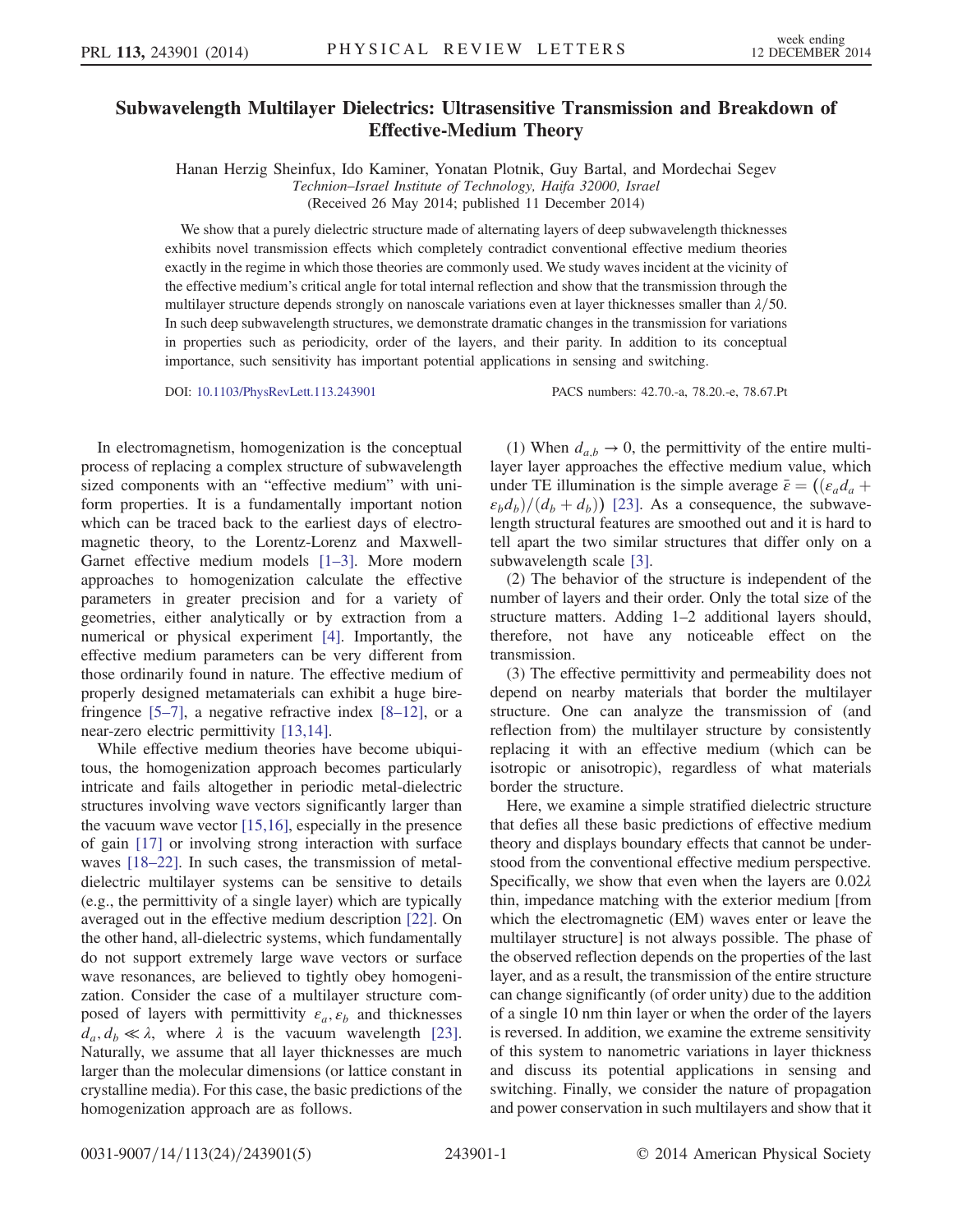<span id="page-1-0"></span>

FIG. 1 (color online). Schematics of a multilayer structure  $(N = 3$  periods), surrounded by homogeneous materials with permittivities  $\varepsilon_{\text{in}}$  and  $\varepsilon_{\text{out}}$ . A plane wave is incident at angle  $\theta$ , at the proximity of the critical angle for total internal reflection.

is fundamentally different from the effective model prediction, even in the  $d/\lambda \to 0$  limit.

Consider the dielectric multilayer stack displayed in Fig. [1](#page-1-0), made of  $N$  pairs of dielectric layers with a permittivity of  $\varepsilon_a$  or  $\varepsilon_b$  and a thickness of  $d_a$  or  $d_b$ , respectively. The structure is surrounded by homogeneous mediums  $\varepsilon_{\text{in,out}}$ . Assuming  $\varepsilon_{\text{in}} > \bar{\varepsilon}$ , we can define the mediums  $\varepsilon_{\text{in,out}}$ . Assuming  $\varepsilon_{\text{in}} > \bar{\varepsilon}$ , we can define the angle  $\theta_c = \arcsin(\sqrt{\bar{\varepsilon}/\varepsilon_{\text{in}}})$ , which is the critical angle for total internal reflection for a wave incident from  $\varepsilon_{\text{in}}$ into  $\bar{\varepsilon}$ .

The effects described in this Letter are reasonably robust —they persist over an angular range of ~5% below  $\theta_c$ , assuming the difference between  $\varepsilon_a$ ,  $\varepsilon_b$  is order unity. Observation of the effects should be possible over a reasonably broad bandwidth, and appear for both TE and TM polarization. However, in order to simplify the presentation, we restrict the discussion below to the case where the effects are most easily observed: illumination by a TE-polarized CW wave, incident at precisely  $\theta = \theta_c$ , with a beam wide enough to justify its approximation to a plane wave. Under these conditions, the wave is an evanescent wave in the lower permittivity  $(\varepsilon_b)$  layer and a propagating wave in the higher permittivity  $(\varepsilon_a)$  layer, and

the magnitude of the wave vector in both layers is equal:  $k_{z,a} = ik_{z,b}$ , where  $k_{z,j} = \sqrt{\epsilon_j k_0^2 - k_x^2}$  for  $j = a, b$  and  $k_0 = 2\pi/\lambda$ .

As a concrete example, we take  $\lambda = 500$  nm,  $\varepsilon_a = 5, \varepsilon_b = 1$ , and  $d_a = d_b = d = 10$  nm (i.e., 0.02 $\lambda$ ), which is deeply subwavelength, and consider the case where  $\varepsilon_{\text{in}} = \varepsilon_{\text{out}} = 4$ . We also assume constant layer thicknesses (no disorder), but the main results remain valid and observable even in the presence of weak disorder  $(< 5\%$  width variation). The results presented in this Letter are calculated using the transfer-matrix formalism, as described in detail in Ref. [\[24\]](#page-4-11). Importantly, we emphasize that this formalism is exact, accounting for all the forward and backward reflections in the structure [\[28\]](#page-4-12). To obtain the effective permittivity  $\varepsilon_{\text{eff}}$  for such a structure, we consider the dispersion relation of a multilayer structure [\[29\]](#page-4-13) and assume deeply subwavelength layers (we neglect a term which is small when  $k_z d \ll 1$ ) to get

$$
\cos[k_{z, \text{eff}}(d_a + d_b)] = \cos(k_{z, a}d_a)\cosh(ik_{z, b}d_b). \tag{1}
$$

From this relation we can extract  $\varepsilon_{\text{eff}} = \bar{\varepsilon} + \Delta(d)$ , where  $\Delta$ is a small correction term (on the order of  $5 \times 10^{-3}$  for our choice of parameters), and almost independent of  $\theta$ . At normal incidence, this correction term is practically negligible and one can safely approximate  $\varepsilon_{\text{eff}} = \bar{\varepsilon}$ , as expected from the effective medium approach. However, for incidence near the critical angle, the  $z$  component of the wave dence near the critical angle, the z component of the wave<br>vector is  $k_{z,eff} = \sqrt{(\bar{\varepsilon} + \Delta)k_0^2 - k_x^2} = k_0\sqrt{\Delta}$  and the correction term  $\Delta$  becomes crucial. We calculate the transmission of the multilayer structure and find that small variations in the layer width (and accordingly small changes in  $\Delta$ ) translate to significant transmission modulations. As Fig. [2\(a\)](#page-1-1) shows very clearly, the transmission through the multilayer structure for incidence at the critical angle is strongly affected by minute (1 nm) variations in the layer thickness. Hence, it is easy to tell apart two structures identical in all aspects other than their layer thicknesses.

<span id="page-1-1"></span>

FIG. 2 (color online). Transmission as a function of structure width  $(= Nd)$  for several structures. (a) For layer thicknesses  $d = 9, 10$ , 11 nm,  $\varepsilon_{\text{in}} = \varepsilon_{\text{out}} = 4$ . (b) For  $d = 10$  nm and  $\varepsilon_{\text{in}} = 4$ ,  $\varepsilon_{\text{out}} = \varepsilon_{\text{eff}}$  with a regular layer order ( $\varepsilon_a$  followed by  $\varepsilon_b$ ) or reversed ( $\varepsilon_b$  followed by  $\varepsilon_a$ ). The prediction of the effective medium (EM) theory is marked by the yellow horizontal lines. All plots in (a) and (b), apart from the yellow line, are calculated via transfer-matrix formalism.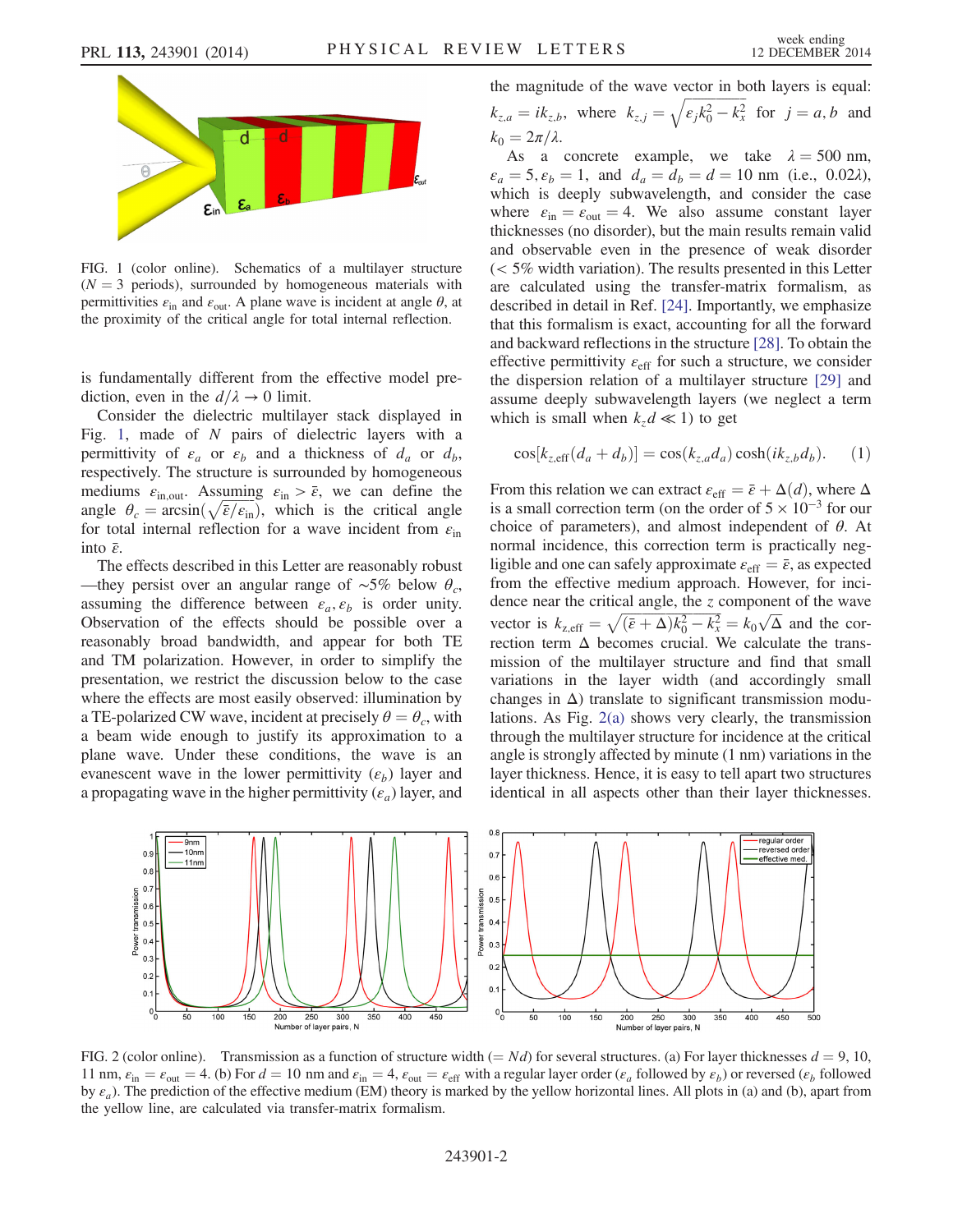Evidently, the sensitivity observed in Fig. [2\(a\)](#page-1-1) contradicts the intuitive notion (prediction 1, above) that the transmission through a dielectric stack can be changed only by thickness variations on the optical wavelength scale.

To further demonstrate the breakdown of the effective medium description of the multilayer stack, we consider the case where the output permittivity  $\varepsilon_{\text{out}}$  is equal to  $\varepsilon_{\text{eff}}$  while  $\varepsilon_{\text{in}} = 4$ , as before. We compare the transmission through two structures that are identical except that the order of layers is reversed in one with respect to the other. Clearly, effective medium theory should yield the same transmission for both structures, because  $\varepsilon_{\text{eff}}$  is not affected by the order of the layers. However, this seemingly trivial variation of the structure completely changes the transmission through this deep subwavelength multilayer stack. Because  $\varepsilon_{\text{out}} = \varepsilon_{\text{eff}}$ , the interface of the multilayer with  $\varepsilon_{\text{out}}$ should be impedance matched in the effective medium description and the boundary between the multilayer. Moreover the exterior  $\varepsilon_{\text{out}}$  should, from the effective medium perspective, be no boundary at all. Therefore, in the effective medium model, we expect to have a constant transmission through the multilayer—independent of the number of layers or their order (note that this transmission is not zero, since  $\theta$  is the critical angle relative to  $\bar{\varepsilon}$  and we already found that  $\varepsilon_{\text{eff}} > \bar{\varepsilon}$ ). However, in reality, the transmission through the multilayer is not constant. As the red and black lines in Fig. [2\(b\)](#page-1-1) show, the transmission strongly depends on both the number and the order of the layers. For example, when "regular ordering" is at a transmission resonance (transmission is 0.75), "reverse ordering" is off resonance (transmission is 0.1).

These results highlight the crucial role of the layer adjacent to the impedance matched exterior  $(\varepsilon_{\text{out}})$ . The effective medium model can be phenomenologically extended to account for these effects, by treating the stack as a slab with homogeneous permittivity  $\varepsilon$ <sub>eff</sub> but assuming a nontrivial reflection coefficient of  $r = r_0 e^{i\phi}$  at the impedance matched boundary. The value of this coefficient cannot be found through the logic of effective medium concepts. Rather, it is extracted from Fig. [2\(b\)](#page-1-1), which is the result of the transfer-matrix calculation. For our choice of parameters  $r_0 = 0.76$  (instead of  $r_0 = 0$ , the effective medium prediction), but the phase  $\phi$  depends on the identity of the last layer. It is  $\phi = -1.2$  rad when the structure terminates with an  $\varepsilon_b$  layer (regular layer order) and +1.2 rad when it terminates with an  $\varepsilon_a$  layer (reversed order). Changing the order of the layers effectively changes the identity of the last layer and drives the system from high to low transmission. A simpler way to change the identity of the last layer is to simply add a single  $\varepsilon_a$  layer to the structure while keeping the layer order fixed. Doing so results in a plot almost identical to Fig. [2\(b\)](#page-1-1), with the same large jump in transmission, even though the two structures only differ by one additional 10 nm thick layer.

This remarkable sensitivity to subwavelength variations in the structure can lead to many potential applications. First, as shown in Fig. [2\(a\),](#page-1-1) it can be used to measure the layer thickness d. More importantly, it can also be used to measure the properties of a single extremely thin layer. To highlight this, Fig. [3\(b\)](#page-2-0) shows the dependence of the total transmission of the stack as a function of the width of the terminating layer, which is a strong dependence when  $\varepsilon_{\text{out}} = \varepsilon_{\text{eff}}$  but insignificant when  $\varepsilon_{\text{out}} = 4$ . In addition to its potential application to sensing, extreme sensitivity is attractive for electro-optical manipulation of light miniscule electro-optical modifications of light (for example, by a weak control beam) can induce large and significant transmission variations. The critical angle  $\theta_c$ in this scheme does not change and the multilayer remains virtually loss-free.

Before proceeding further, it is important to note that this boundary effect does not appear just at the singular case where  $\varepsilon_{\text{out}} = \varepsilon_{\text{eff}}$  precisely; rather, it occurs in a range of parameters around that point. To show this, consider the case where the exterior permittivity  $\varepsilon_{\text{out}}$  is varied continuously. For every value of  $\varepsilon_{\text{out}}$ , we can deduce the reflection

<span id="page-2-0"></span>

FIG. 3 (color online). (a) Amplitude of the reflection and transmission coefficients from the output boundary of the multilayer stack versus  $\varepsilon_{\text{out}} - \bar{\varepsilon}$  deduced from the transfer-matrix calculation (dashed line) compared against the values found from naive effective medium theory (solid line). The results from both methods coincide for  $\varepsilon_{\text{out}} - \bar{\varepsilon} > 0.1$ , but clearly when the permittivity difference is small, effective medium yields erroneous results. (b) Transmission as a function of the width of the last layer in the structure, for two values of  $\varepsilon_{\text{out}}$  (red and black lines). Near impedance matching, the transmission is extremely sensitive to nanometric changes in the width of the last layer. Here,  $N = 34$  and the layers are in reversed order ( $\varepsilon_b$  before  $\varepsilon_a$ ).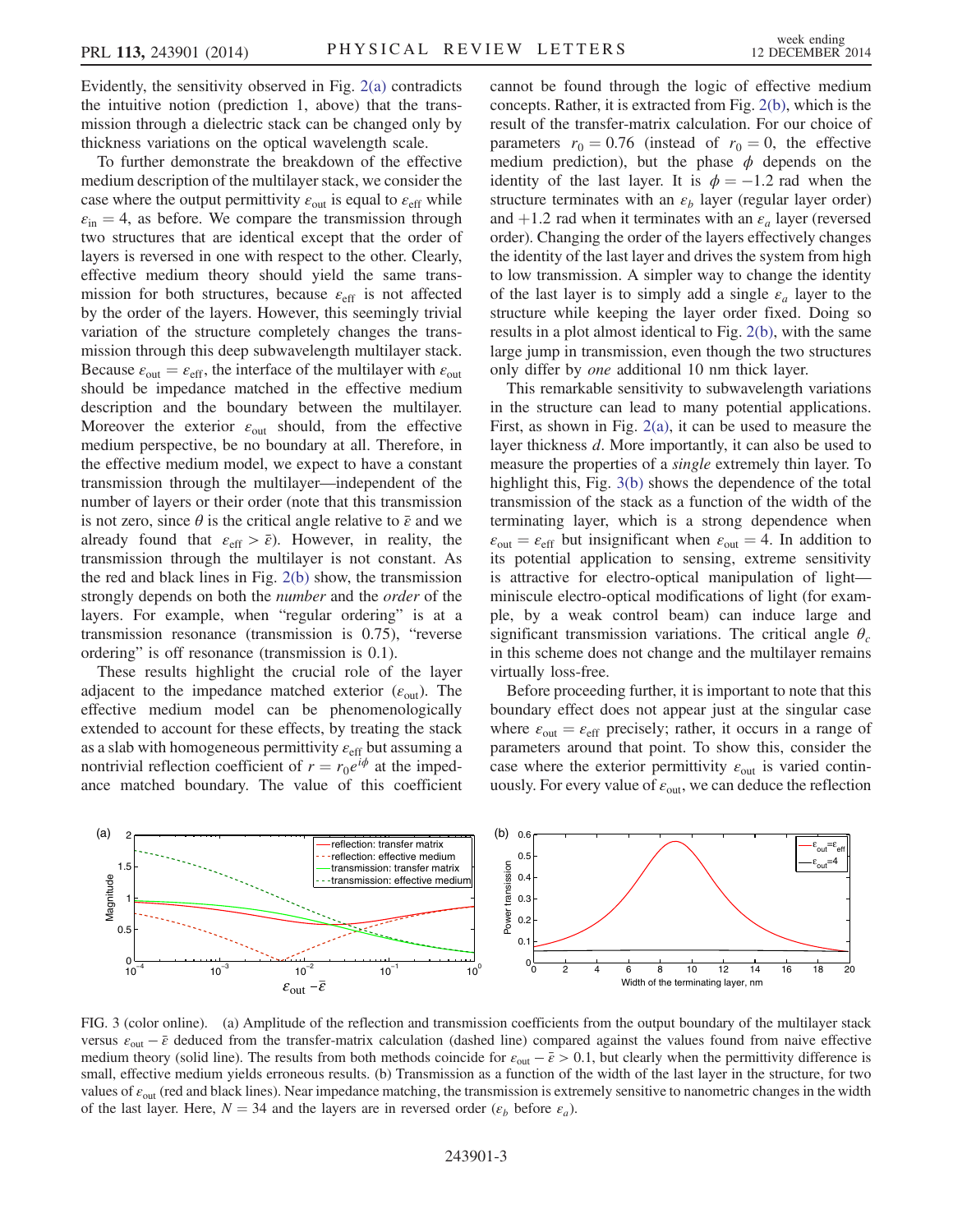and transmission coefficients from the transfer-matrix calculation and compare it against the value obtained from the effective medium approach. Figure  $3(a)$  shows the magnitude of the coefficients obtained from both approaches for various values of  $\varepsilon_{\text{out}} - \bar{\varepsilon}$ . The effective medium result is reasonably accurate when  $\varepsilon_{\text{out}} - \bar{\varepsilon} > 0.1$ , but fails for a range of  $\varepsilon_{\text{out}}$  permittivities closer to  $\bar{\varepsilon}$ . Also, we can see from this figure that there is no value of  $\varepsilon_{\text{out}}$  for which the reflection disappears ( $r_0 > 0.6$  always). It is important to note that for a structure with thinner layers (or illumination with larger wavelengths) this boundary effect would appear on a narrower range of  $\varepsilon_{\text{out}}$  permittivities, and that in the  $\lambda/d \rightarrow \infty$  limit, the existence regime of the effects vanishes. Nevertheless, as we have shown here, it is a significant effect at a broad range of  $\lambda/d$  ratios in which the effective medium approach is otherwise justified.

So far, we have considered only the macroscopic properties of the multilayer, such as the transmission of power, but close examination of the field reveals that even when the effective model is seemingly accurate, it fails to predict the actual distribution of the field. Since the layers we consider are extremely thin, the wave does not accumulate phase (or decay) considerably across one layer. However, it can accumulate a considerable phase on reflection (the Goos-Hanchen phase shift) because the Fresnel reflection coefficients are  $r_{ab} = -r_{ba} = ((k_{z,a} - k_{z,b})/(k_{z,a} + k_{z,b})),$ with  $|r_{ab}| = 1$  and incidence exactly at  $\theta_c$  yields  $k_{z,a} = -ik_{z,b}$ , and  $r = \pm i$ . Therefore, the way waves accumulate phase inside the structure (through Fresnel transmission and reflection) is fundamentally different from the "usual" case, where phase is accumulated through propagation only.

A magnitude unity reflection coefficient also implies that the reflected components of the field are strongly coupled and that we must account for all the orders of reflection to get a full physical picture. This is done implicitly in the transfer-matrix formalism, in which we decompose the field into its forward propagating component  $E_{+}$  and the backward propagating component  $E_$ . When  $k_z$  is imaginary,  $E_{+}$  decays in the forward direction and  $E_{-}$  decays in the backward direction. Using the same transfer-matrix formalism, we can also calculate the field distribution inside the structure and Fig. [4\(a\)](#page-3-0) shows that the  $E_{tot}(z)$ resultant of this calculation is almost identical in the effective medium and layered descriptions. However, the components  $E_+$  and  $E_-$  behave completely differently: In the effective model, in which the structure is essentially a Fabry-Perot etalon,  $E_+$  and  $E_-$  have constant amplitudes and counterpropagating phases, whereas our analysis shows that their amplitudes depend on z with the same period as  $E_{\text{tot}}(z)$ , as shown in Fig. [4\(a\)](#page-3-0).

The phase of the two components also deviates from the effective medium prediction [Fig.  $4(c)$ ]. To understand why, we turn to observe the way energy is conserved in this system. Inside the higher permittivity  $(\varepsilon_a)$  layers (where  $k_z \in \mathbb{R}$ , the power carried in the z direction is simply the difference between the power carried by the forward and backward components  $P_a = (\varepsilon_a/2)[E_+^2 - E_-^2]$ . Therefore, energy conservation implies that inside the  $\varepsilon_a$  layers [Fig. [4\(b\)\]](#page-3-0)  $E_+$  is always slightly larger then  $E_-\$  so that  $P_a$  is conserved [\[30\].](#page-4-14)

The situation is different in the lower permittivity  $(\varepsilon_b)$ layers. The power carried in the z direction in these layers is  $P_b = \varepsilon_b E_+ E_- \sin(\phi)$ , where  $\phi$  is the relative phase between  $E_+$  and  $E_-$  (for the same reason a single evanescent wave cannot carry power) [\[30\].](#page-4-14) Since  $E_+$ and  $E_$  are z dependent, we can expect that the relative phase  $\phi$  will also change accordingly, so that  $P_b$  is z independent in the  $\varepsilon_b$  layers. As shown in Fig. [4\(c\),](#page-3-0) the simulations corroborate this prediction: the peaks of  $sin(\phi)$ correspond to points where  $E_+$  and  $E_-$  are small [the nodes in Fig. [4\(a\)](#page-3-0)], and  $sin(φ)$  approaches 0 when  $E_+$  and  $E_-$  are large. Calculating  $P_b$  explicitly shows that it is indeed

<span id="page-3-0"></span>

FIG. 4 (color online). (a) Amplitude of  $E_+, E_-,$  the forward and backward propagating components, and  $E_{TM} = E_+ + E_-,$  the total field, as found through the transfer-matrix calculation exactly on the transmission resonance ( $N = 518$ ) and the field  $E_{EM}$  found from the effective model. The total field found in both methods agrees closely, but the components do not. (b) A magnified portion of (a), showing the field amplitude inside the layers. (c) The sine of the relative phase between  $E_+$  and  $E_-$ . The peaks of (c) correspond to the minima in (a).